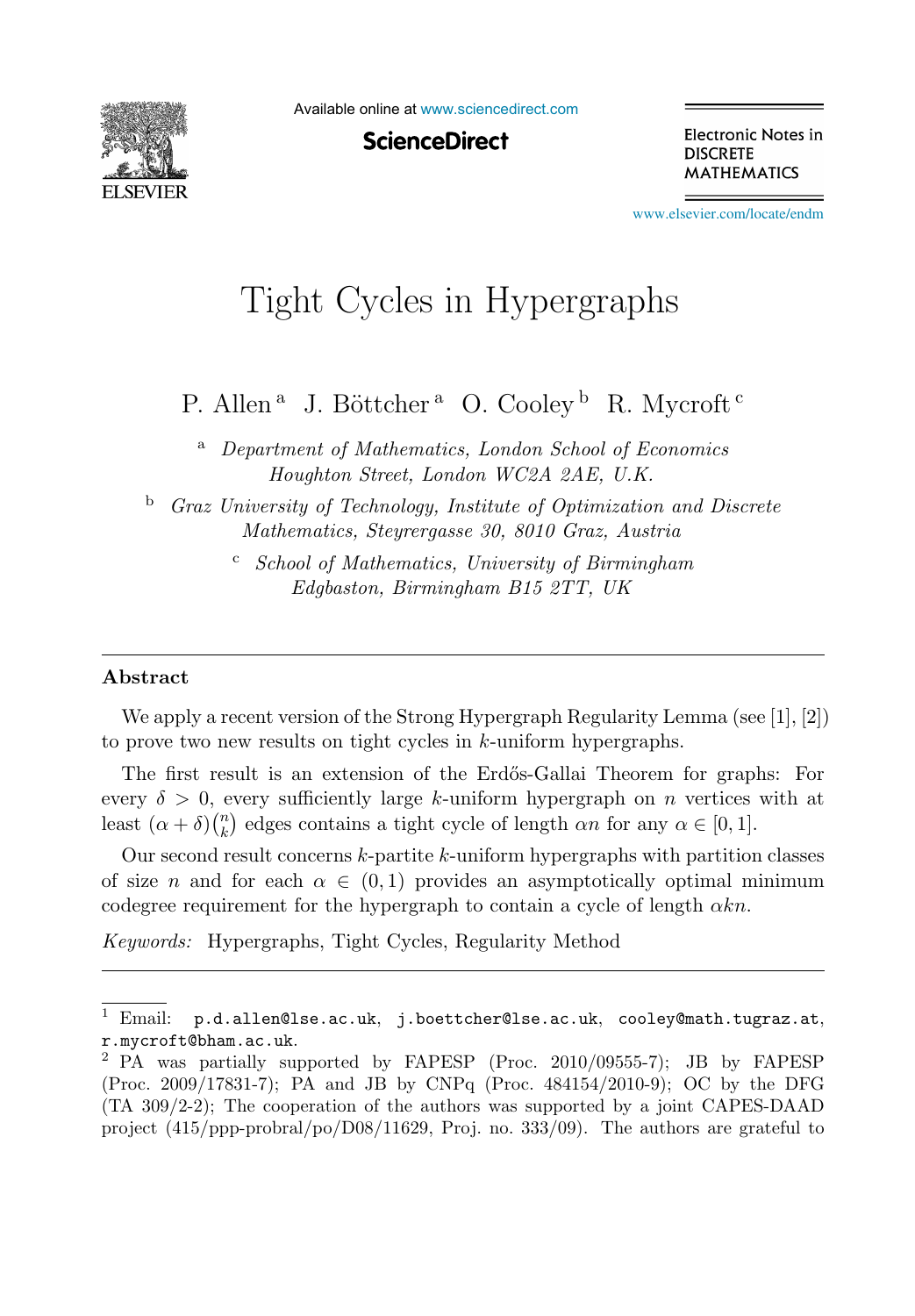## **1 Introduction and main results**

Dirac's Theorem states that a graph on  $n$  vertices with minimum degree at least  $n/2$  contains a Hamilton cycle. This was subsequently strengthened by Bondy  $[3]$ , who showed that a graph on *n* vertices with a Hamilton cycle and at least  $n^2/4$  edges is either complete bipartite or *pancyclic*, i.e. contains cycles of every length  $\ell \leq n$ . The famous Erdős-Gallai Theorem [5] states that for any integer  $d \geq 3$ , any graph on n vertices which contains at least  $(d-1)(n-1)/2+1$  edges contains a cycle of length at least d.

Comparatively little is known about tight cycles in k-uniform hypergraphs. A k-uniform hypergraph consists of a vertex set V and an edge set  $E \subset {V \choose k}$  $\binom{V}{k}$ . A tight cycle in a k-uniform hypergraph is a cyclically ordered set of vertices such that any k consecutive vertices form an edge. An approximate version of the analogue of Dirac's theorem was proved recently by Rödl, Rucinski and Szemerédi  $[10]$  (and the same authors proved an exact bound for 3-uniform hypergraphs in  $[11]$ . Towards a hypergraph analogue of the Erdős-Gallai Theorem, Győri, Katona and Lemons  $[6]$  proved that a k-uniform hypergraph on *n* vertices with more than  $(\alpha n - k)$  $\binom{n}{k-1}$  edges contains a tight path on  $\alpha n$ vertices. Our first main result improves upon this by approximately a factor of  $k$ .

**Theorem 1.1** For every positive  $\delta$  and every integer  $k \geq 3$ , there is an integer  $n_*$  such that the following holds for all  $\alpha \in [0,1]$ . If G is a k-uniform hypergraph on  $n \geq n_*$  vertices with  $e(G) \geq (\alpha + \delta) {n \choose k}$  $\binom{n}{k}$ , then G contains a tight cycle of length  $\ell$  for every  $\ell \leq \alpha n$  that is divisible by k.

We note that the asymptotic bound on the number of edges required is the best possible bound that is linear in  $\alpha$ , and the divisibility condition is also necessary for general  $\alpha$ .

There are also graph results for balanced k-partite graphs (in which all partition classes have the same size). For example, Moon and Moser [8] showed that in a bipartite graph G with classes of size  $n$ , a Hamilton cycle is guaranteed if  $\delta(G) \geq n/2 + 1$  (i.e. almost halving the degree condition in Dirac's theorem). Best possible minimum degree bounds for Hamiltonicity in balanced k-partite graphs were proved in [4].

Regarding  $k$ -partite, k-uniform hypergraphs (which have  $k$  vertex classes and in which each edge contains exactly one vertex of each class), Rödl and Ruciónski  $[9]$  proved an asymptotically approximate analogue of the result of

NUMEC/USP, Núcleo de Modelagem Estocástica e Complexidade of the University of São Paulo, and Project MaCLinC/USP, for supporting this research.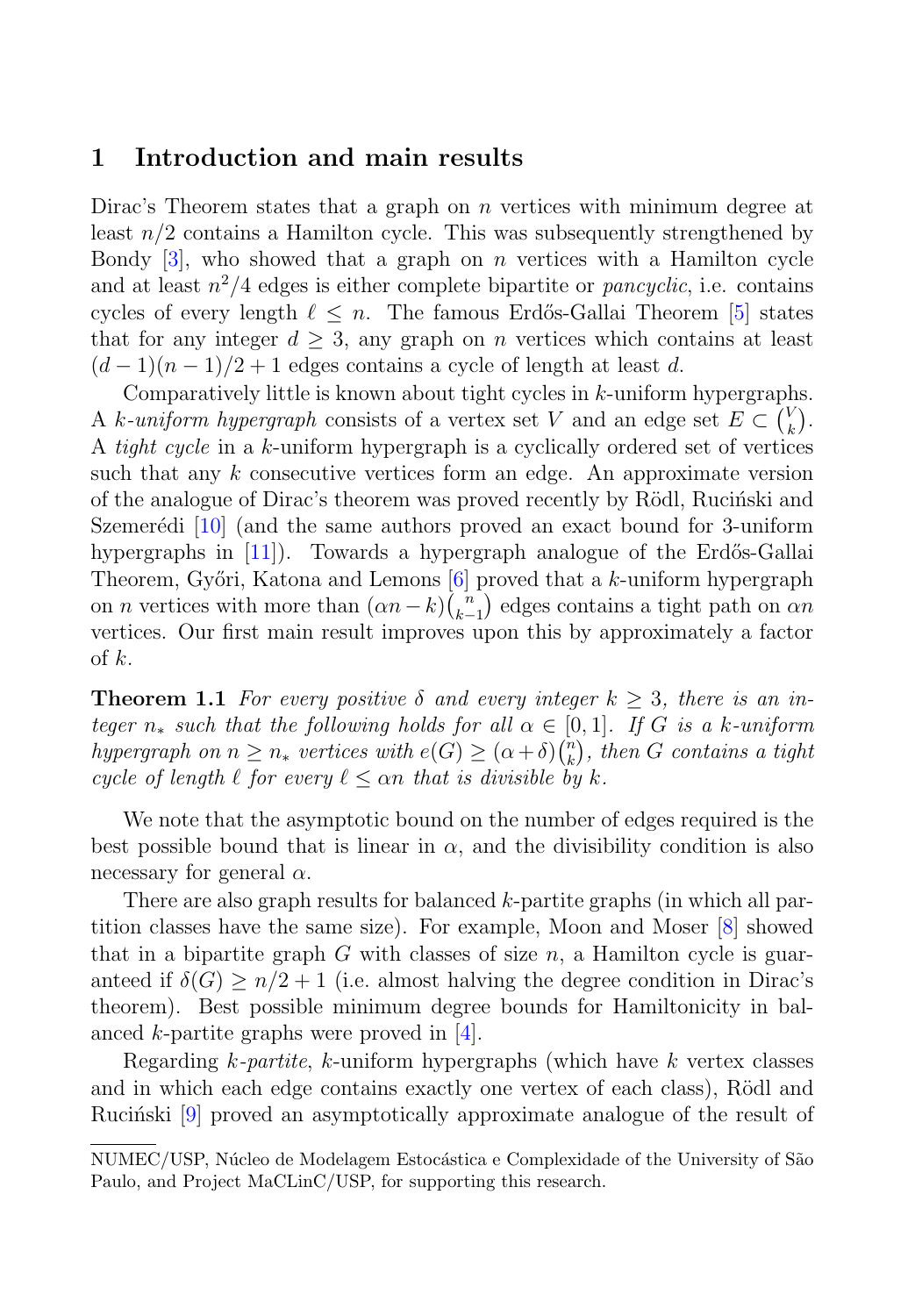Moon and Moser: For every  $\delta > 0$ , every sufficiently large k-partite, k-uniform hypergraph with each class of size n, and such that each  $(k-1)$ -set of vertices containing at most one vertex from each partition class is contained in at least  $(\frac{1}{2} + \delta)n$  edges, contains a tight Hamilton cycle.

We extend this result to an asymptotically best possible minimum codegree bound guaranteeing the existence of tight cycles of various lengths.

**Theorem 1.2** For every positive  $\delta$  and every integer  $k > 3$  there is an integer  $n_*$  such that the following holds for each  $\alpha \in [0,1]$ . If G is a k-uniform kpartite hypergraph with parts of size  $n \geq n_*$ , such that any collection of  $k-1$ vertices, one in each of  $k-1$  parts of G, lies in at least  $(\alpha + \delta)n$  edges of G, then

- (i) G contains a tight cycle of length  $\ell$  for every  $\ell \leq \alpha k$ n that is divisible by k, and
- (ii) if  $\alpha \geq \frac{1}{2}$  then G contains a tight cycle of length  $\ell$  for every  $\ell \leq (1 \delta)kn$ that is divisible by k.

The minimum degree bounds in this theorem are easily seen to be asymptotically best possible, and the divisibility condition is certainly necessary since the hypergraph is k-partite.

#### **2 The Regularity Method**

The proofs of Theorems 1.1 and 1.2 rely on the regularity method, which we describe briefly in this section.

For graphs, the method is based on the seminal Szemerédi Regularity Lemma which, roughly speaking, says that any sufficiently large graph  $G$  may be partitioned into clusters of vertices in such a way that, after deleting a few edges, all of the bipartite graphs between two clusters are in some sense regular, meaning they satisfy certain pseudo-random properties. This lemma has turned out to be an extremely powerful result, underpinning a huge variety of different proofs in the forty years since it first appeared.

To aid in the application of the Regularity Lemma, we define the reduced *graph*  $R$ , an auxiliary graph whose vertices are the clusters of  $G$  as provided by the regularity lemma and with edges between clusters whenever there is a sufficiently dense regular bipartite graph between them. It is an easy consequence of the precise definitions that the reduced graph inherits many of the properties of the original graph, usually with only small error terms. In particular, minimum and average degree conditions (proportional to the size of the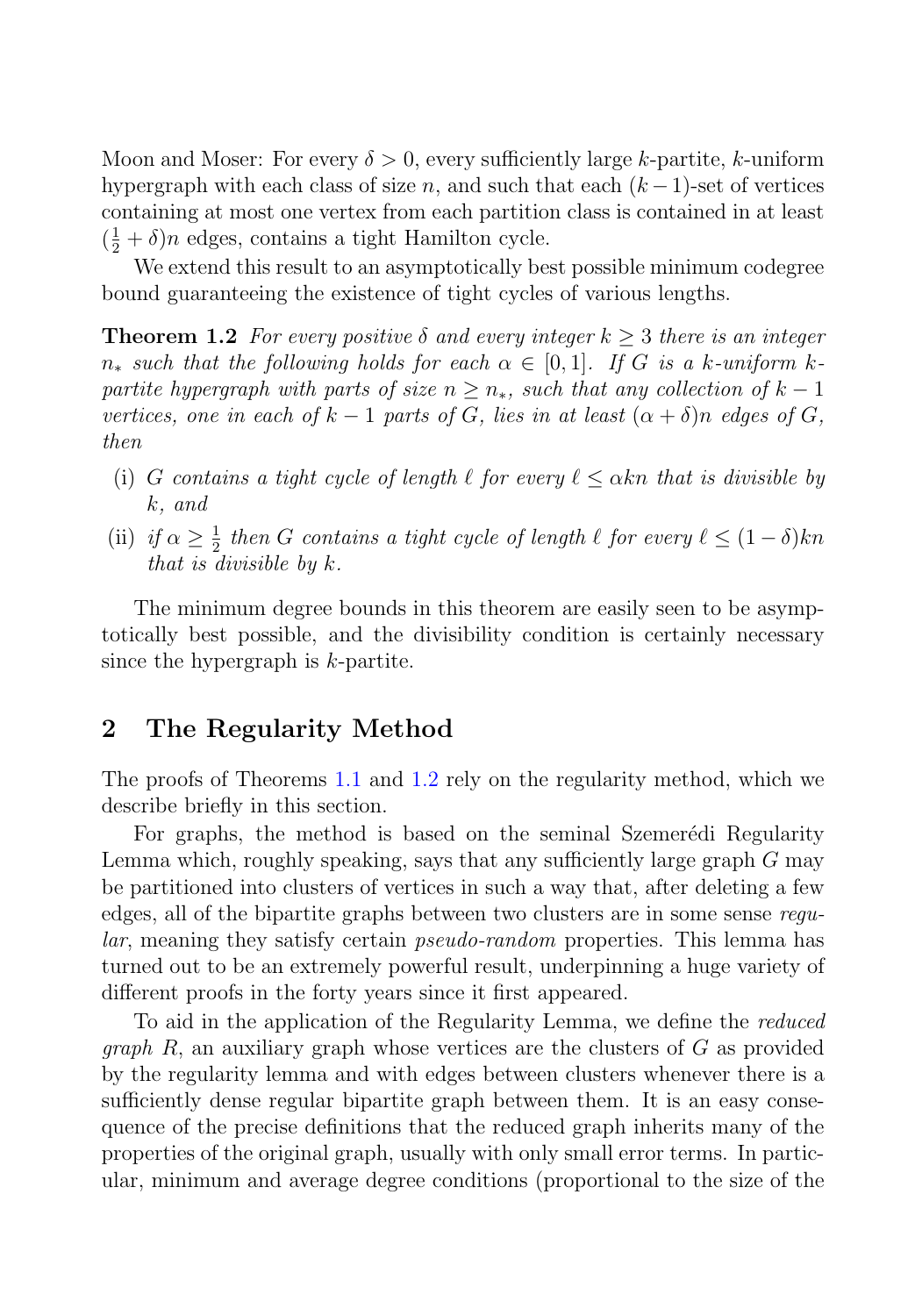respective graph) are inherited by  $R$  (with only slightly weakened parameters).

A typical proof strategy using the regularity method is as follows: Given a graph G with certain properties (e.g. large minimum degree), we seek some structure in  $G$  (e.g. a long cycle).

- We apply the Regularity Lemma to obtain a reduced graph  $R$  inheriting many of the properties of  $G$  (e.g. large minimum degree);
- We seek a related but simpler structure in  $R$  (e.g. a matching  $M$  in a connected component of  $R$ );
- Finally, we use the pseudo-randomness properties of  $R$  to transfer this simpler structure back to the more complicated structure we seek in G (e.g. by turning every edge of  $M$  into a long path in  $G$  and connecting up the endpoints using the fact that they all lie in one component of  $R$ ).

To help complete these last steps, the Regularity Lemma is complemented by various embedding results including counting lemmas for the number of small subgraphs, embedding lemmas for large subgraphs with some suitable restrictions, and extension lemmas guaranteeing that embedded subgraphs can be extended to embed larger subgraphs.

For hypergraphs, there are various generalisations of the regularity lemma. However, the versions of these which are strong enough to help with the problem of embedding tight cycles present significant technical difficulty. In [2] we describe a new form of hypergraph regularity lemma, the Regular Slice Lemma, which avoids much of the complexity associated with previous variants, but which is still sufficiently strong for most applications. In particular, we show that the Regular Slice Lemma allows us to define a reduced hypergraph R inheriting many of the original properties of  $G$  (albeit in slightly weakened form); we may then apply corresponding forms of counting lemmas, embedding lemmas and extension lemmas for hypergraph regularity.

We do not go into details about the Regular Slice Lemma here, giving only an outline of how it can be used to prove our main theorems. For more details, see  $[1]$  and  $[2]$ .

# **3 Proof of Theorem 1.1**

We now sketch the proof of Theorem 1.1. Given a hypergraph  $G$  on  $n$  vertices with at least  $(\alpha + \delta) \binom{n}{k}$  $\binom{n}{k}$  edges, we first apply the Regular Slice Lemma which yields a reduced k-uniform hypergraph R on r vertices with at least  $(\alpha +$  $\delta/2$ ) $\binom{r}{k}$  $\binom{r}{k}$  edges.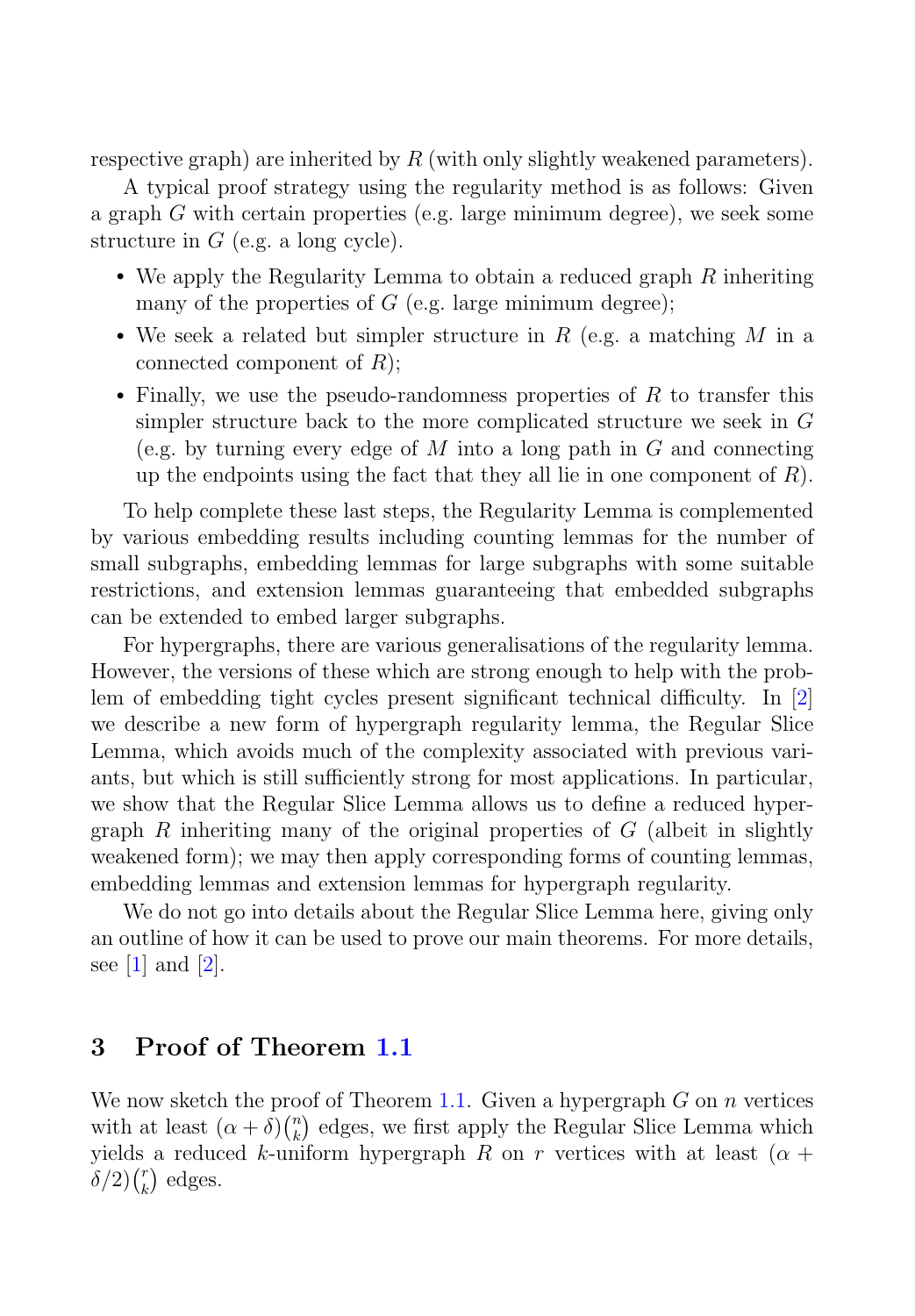In the previous section, we described an outline for a graph proof in which to embed a cycle, we sought a large matching in a component of the reduced graph. Now to embed a tight cycle in a  $k$ -uniform hypergraph, the correct generalisation is to seek a large matching (i.e. a set of vertex-disjoint edges) in a *tight component* of R. Here a tight component is a maximal subset  $C$ of the edges such that for any pair of edges  $e_1, e_2 \in C$  there is a *tight walk*  $f_1f_2...f_m$ , where  $f_i \in C$ , where  $|f_i \cap f_{i+1}| = k-1$  and where  $f_1 = e_1$  and  $f_m = e_2$ . In other words, we can walk between any pair of edges of C using edges which consecutively intersect in  $k-1$  vertices.

If we find a large matching in a tight component of  $R$ , then the various embedding and extension lemmas which accompany the Regular Slice Lemma will allow us to extend each edge of the matching to a long tight path which uses almost all of the vertices of the corresponding clusters, and to join all these paths together using short connecting paths within the walks of  $R$  that are guaranteed by the fact that the edges of the matching lie in the same tight component. The length of this cycle will be approximately the number of vertices of G lying in clusters of the matching in  $R$ . Thus the problem reduces to finding a matching of size at least  $(\alpha + \delta/4)r/k$  in a tight component of R.

To do this, we first turn R into a k-complex R by taking the down-closure, i.e. for any edge e of R and any  $f \subset e$ , f also becomes an edge. We now denote by  $E_i(\mathcal{R})$  the set of edges of size i in  $\mathcal{R}$ , and  $e_i(\mathcal{R}) := |E_i(\mathcal{R})|$ . Thus in particular  $E_k(\mathcal{R}) = E(R)$ . We observe that  $e_{k-1}(\mathcal{R}) \leq {r \choose k-1}$  $\binom{r}{k-1}$  while

$$
e_k(\mathcal{R}) \ge (\alpha + \delta/2) {r \choose k} \ge (\alpha + \delta/3)re_{k-1}(\mathcal{R})/k.
$$

By averaging, there must exist a tight component  $\mathcal C$  such that

$$
e_k(\mathcal{C}) \ge (\alpha + \delta/3)re_{k-1}(\mathcal{C})/k.
$$

We use this property to prove the existence of a large matching in  $\mathcal{C}$ .

**Lemma 3.1** Let  $k, s$  be any natural numbers and let  $\mathcal{G}$  be a k-complex in which

 $e_k(\mathcal{G}) \ge (s-1)e_{k-1}(\mathcal{G}) + 1$ .

Then  $E_k(\mathcal{G})$  contains a matching with at least s edges.

**Proof.** We will assume that the vertices of  $\mathcal{G}$  are the integers  $1, \ldots, r$ . An important element in the proof is the notion of a *compression*  $S_{ii}$ . For integers  $i < j$ , we define  $S_{ij}(\mathcal{G})$  to be the complex obtained from  $\mathcal{G}$  by replacing every edge e containing j but not i with the edge  $S_{ij}(e) = E \cup \{i\} \setminus \{j\}$ , unless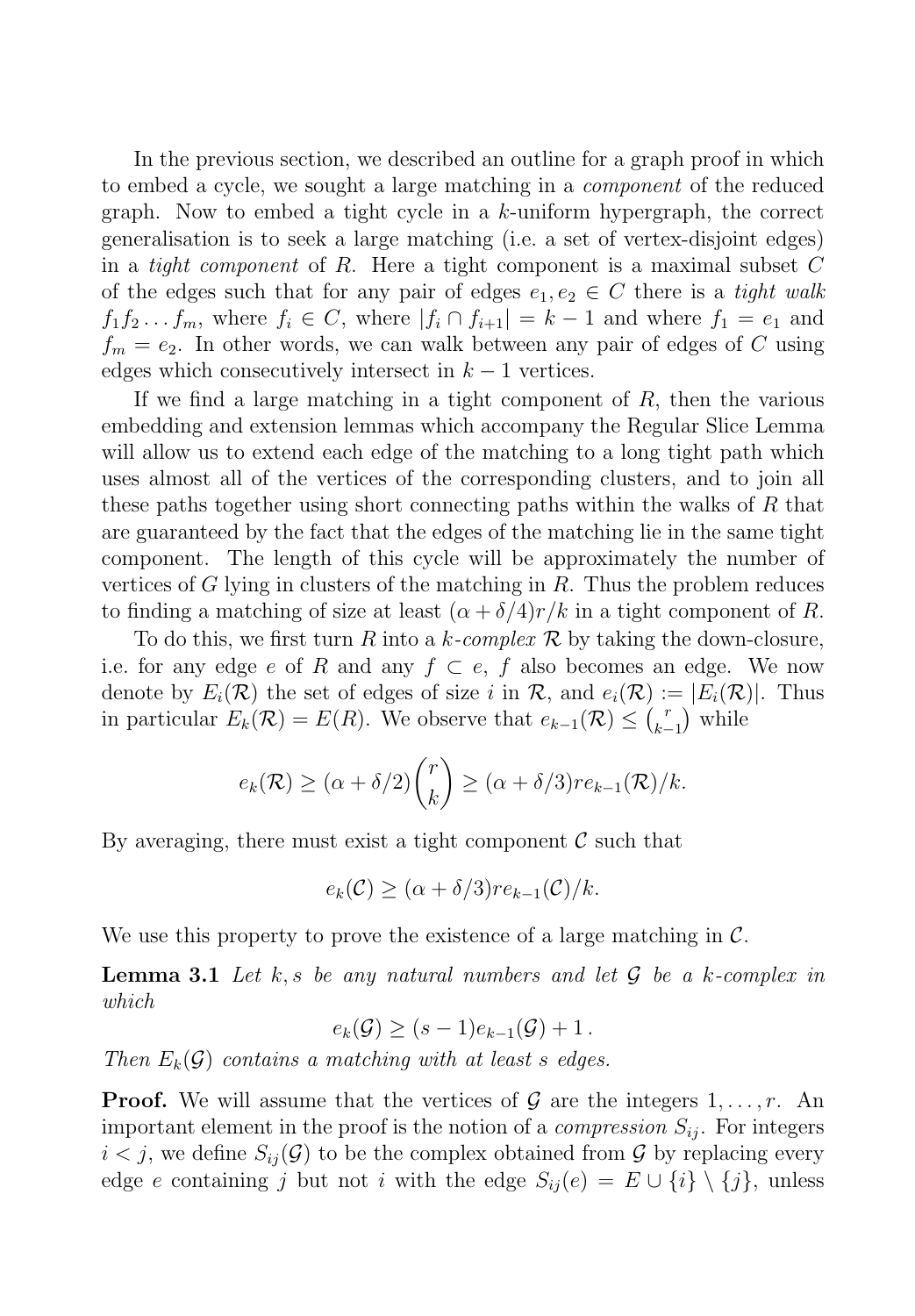$S_{ii}(e)$  already exists in  $\mathcal{G}$ , in which case e remains unchanged. It follows directly from the definitions that  $S_{ii}(\mathcal{G})$  is a k-complex with the same number of i-edges as  $\mathcal G$  for each i and whose matching number in each level is at most as large as that of G. We may therefore repeatedly apply compressions to  $\mathcal G$ until any further compressions have no effect on the complex, and it suffices to prove the existence of a large matching in level  $k$  of the resulting complex. Equivalently, we may assume that  $G$  is already fully compressed.

A second critical element is the following proposition, which says that if some j-edge lies in few  $(j + 1)$ -edges, we may delete this j-edge and all edges containing it, while maintaining the critical properties of the complex.

**Proposition 3.2** Let k, s be any natural numbers and let  $\mathcal{G}$  be a k-complex in which  $e_k(\mathcal{G}) \ge (s-1)e_{k-1}(\mathcal{G}) + 1$ . Fix  $0 \le j \le k-1$ , and suppose that  $e \in E_i(\mathcal{G})$  lies in fewer than  $(k - j)s$  edges of  $E_{i+1}(\mathcal{G})$ . Let  $\mathcal{G}'$  be the kcomplex obtained by deleting  $e$  and any edge of  $G$  which contains  $e$  from  $G$ . Then  $e_k(G') \ge (s-1)e_{k-1}(G') + 1$ .

The proof of this proposition is a simple application of the local LYM inequality to the complex we delete – see  $[2]$  for details.

Combining this with our previous remarks, we observe that we may assume in Lemma 3.1 that the complex  $\mathcal G$  is fully compressed and that every j-edge is contained in at least  $(k - j)s$  edges of  $E_{j+1}(\mathcal{G})$ .

Now the proof of Lemma 3.1 is a simple induction: We consider the vertices  $(k-1)s+i$ , for  $i = 1, \ldots, s$ . Each of these vertices lies in at least  $(k-1)s$  edges of  $E_2(\mathcal{G})$  and in particular, since  $\mathcal G$  is fully compressed, each forms a 2-edge with any vertex from  $\{1,\ldots,(k-1)s\}$ . Thus the edges  $\{(k-2)s+i,(k-1)s+i\}$ form a matching in  $E_2(\mathcal{G})$ . Continuing in this way, we show that for  $i =$  $1,\ldots,s$  the edges

$$
e^{(i)} := \{ i, s + i, \dots, (k-1)s + i \}
$$

form a matching in  $E_k(\mathcal{G})$ . This proves Lemma 3.1, and therefore also Theo-<br>rem 1.1. rem 1.1.  $\Box$ 

### **4 Proof of Theorem 1.2**

We first outline the proof of Theorem 1.2 i. Using the Regular Slice Lemma, once again it would be sufficient to prove the existence of a large matching in a tight component of the reduced graph  $R$ . In fact, we will prove the existence of a long tight path in R. The reduced graph does not quite inherit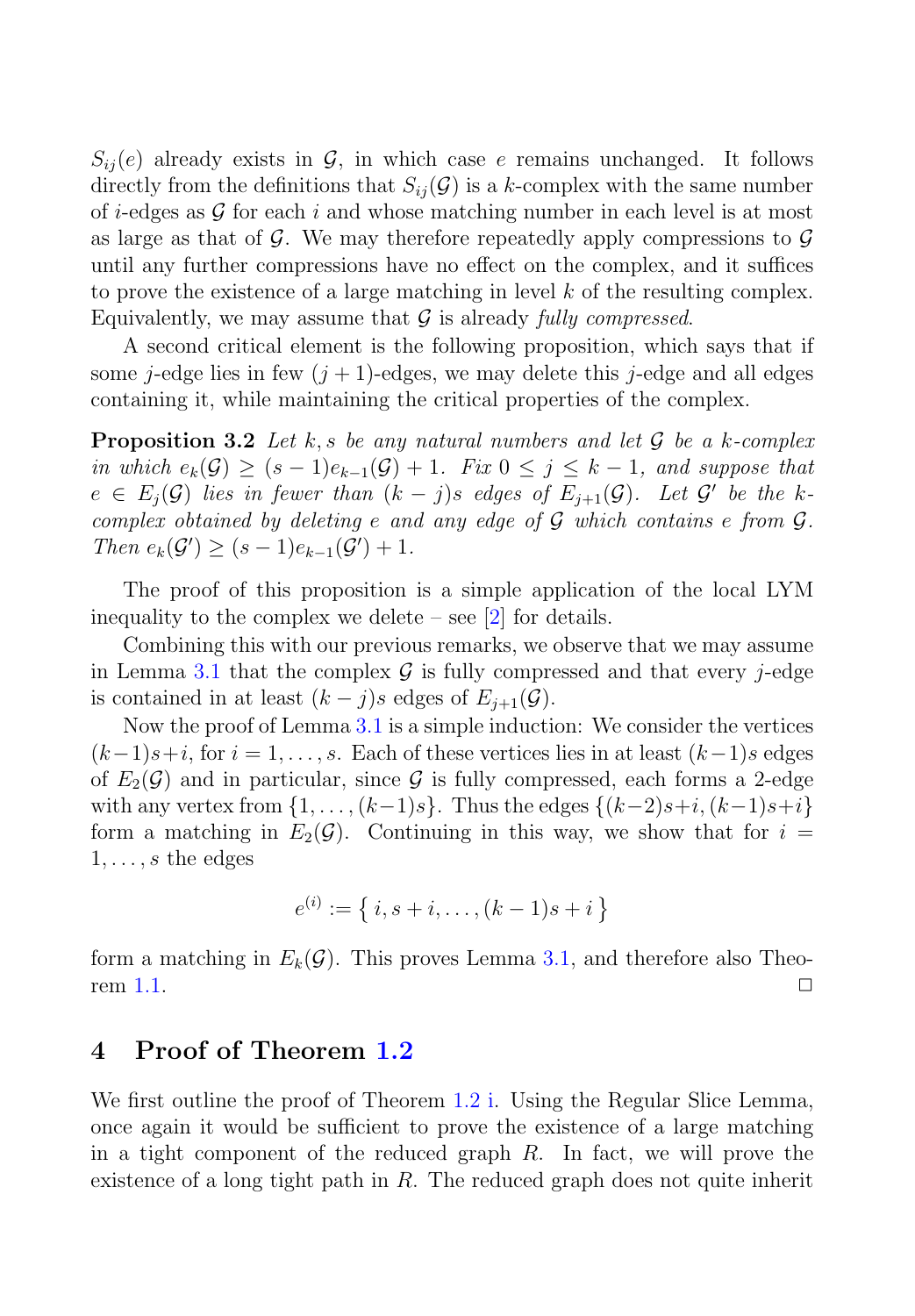the minimum degree conditions of  $G$ , but nevertheless most partite sets of k – 1 vertices are contained in at least  $(\alpha + \delta/2)r$  edges of R, where r denotes the size of a partition class in R. The most useful k-edges of R for finding a tight path are those in which every subset of size  $k-1$  satisfies this degree condition. We call such edges excellent, and it follows from the Regular Slice Lemma that almost all edges are excellent.

We now simply begin from some excellent edge and successively extend the tight path P until this is no longer possible. More precisely, suppose we have a tight path P consisting of excellent edges. Then the last  $(k-1)$ -tuple of vertices satisfies the condition that it is contained in at least  $(\alpha + \delta/2)r$ edges and therefore at least  $\alpha r$  excellent edges. Thus providing we have used up less than  $\alpha r$  vertices of the corresponding vertex class in R, we can extend P using one more excellent edge. This process certainly continues until the path has length  $\alpha k r$ . The matching which we require in a tight component then simply consists of every k-th edge of this tight path.

To prove Theorem 1.2 ii we have to be more careful, since the minimum degree condition and the same procedure as above would only guarantee a tight path of half the required length. Instead, we observe that it is enough to construct a perfect *fractional* matching in a tight component of  $R$ , i.e. a set of weighted edges such that the sum of the weights of the edges incident to each vertex is exactly one. However, the existence of a perfect fractional matching can also be deduced from the minimum degree conditions using the integer Farkas' Lemma, and in fact with this minimum degree there can be only one tight component (see [2] and [7] for details).

Thus in both cases we have a (fractional) matching of the required size in a tight component of R, and thus by hypergraph regularity arguments, we can also find a tight cycle of the required length.

### **References**

- [1] Allen, P., J. Böttcher, O. Cooley, and R. Mycroft, *Regular slices for hypergraphs*, Extended abstract submitted to Eurocomb 2015.
- [2] Allen, P., J. B¨ottcher, O. Cooley, and R. Mycroft, *Tight cycles and regular slices in dense hypergraphs*, Submitted. Arxiv number 1411.4957, http://arxiv.org/pdf/1411.4957.
- [3] Bondy, J. A., *Pancyclic graphs*, Journal of Combinatorial Theory, Series B **11** (1971), no. 1, 80–84.